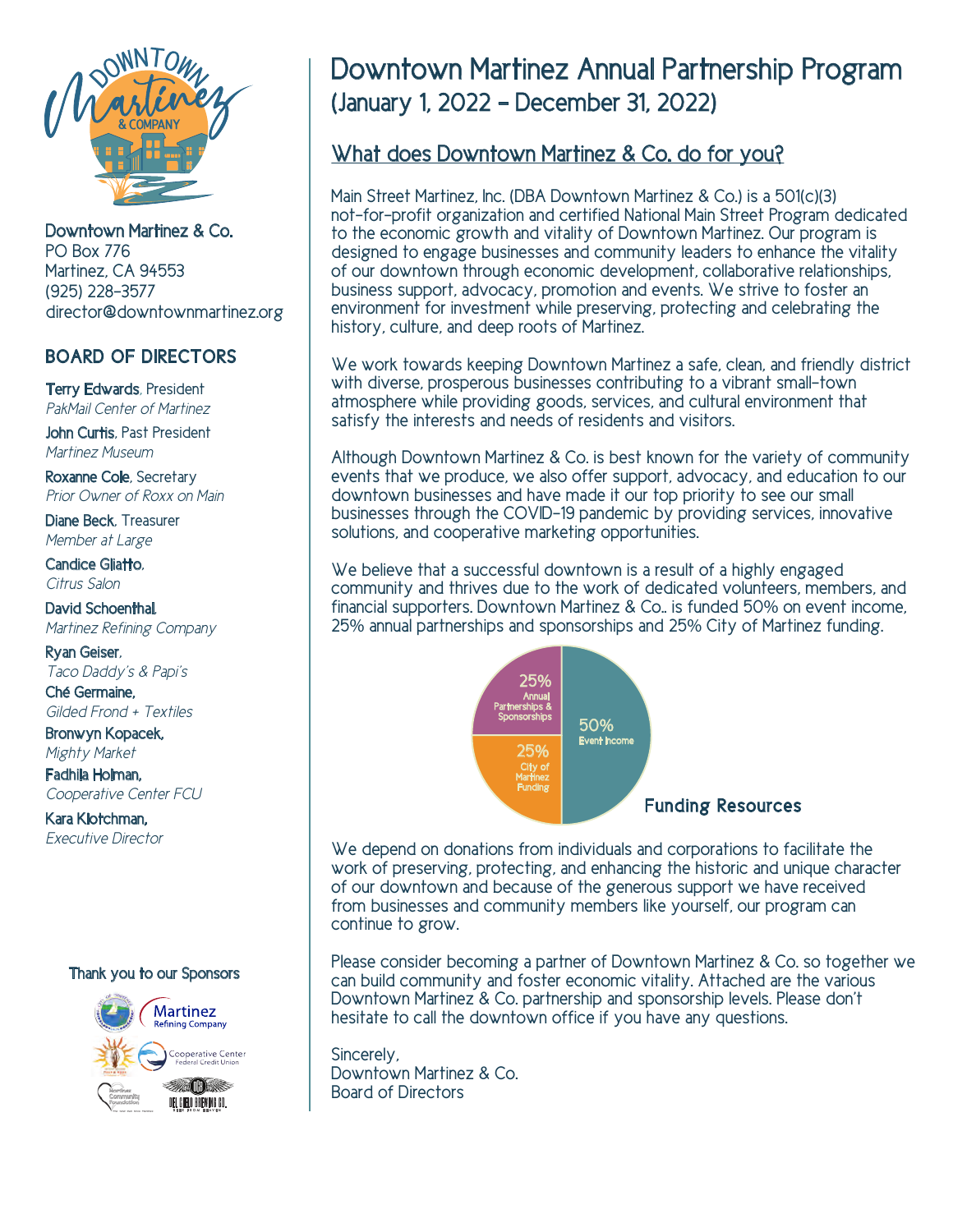# Downtown Martinez & Co. | 2022 Partnership Levels

*Deep Roots, Bright Future*

## Downtown Business Partner - Annual Fee: \$200.00

*This Partnership category is available to the downtown district businesses only*

- Highlighted listing as a partner & website linked on the downtown Martinez website. Highlighted location on Downtown Kiosk Map & printed directory. *\$1,500 value.*
- Up to 3 free booth spaces at Open Air Markets (Must turn in applications for each event & provide refundable deposit check. Check will be cashed for no shows.) NO EXCEPTIONS WILL BE MADE. *\$500 value.*
- Free marketing, internal event consultation and COVID services for your business. Priceless.
- Networking, being involved in the downtown.
- Event wine & Beer stroll participation rates.  *\$50 value per event participated in.* \*substituted with MSM COVID projects and promotions.
- Free booth space at Makers Markets. *\$1000 value.*
- Up to 2 free booth spaces at Sunday Farmers' Market (dependent on availabity). *\$500 value.*
- Ability to utilize our email newsletter database of 4,000+ recipients and social media followers of 18,000+; repost on social media platforms. *\$1,000 per month value.*

#### Destination Martinez Partner - Annual Fee: \$300

*This Partnership category is available to tourism services and Martinez businesses residing outside the Downtown District. I.E. Hotels, Motels, Bed & Breakfasts, Restaurants, Golf Courses, Wineries, Breweries, Sports & Leisure Activities, Commercial Businesses etc.* 

• Highlighted listing as a partner & website linked on the downtown Martinez website. Listed on Downtown Kiosk Map & printed directory. *\$1,500 value.*

- Opportunities for participation in Main Street events and projects. *\$60-\$250 value per event participated in.*
- Networking, being involved in the downtown.
- Voting member of Downtown Martinez & Co.
- Ability to utilize our email newsletter database of 4,000+ recipients and social media followers of 18,000+; repost on social media platforms. *\$1,000 per month value.*
- \*\*\*Due to uncertainty of the pandemic events subject to change and replaced with projects.

## Non-Profit Partner - Annual Fee: \$100.00

*(Must provide proof of Non-Profit status with Tax ID Number) Available to non-profit partners outside of district)*

- Highlighted listing as a partner & website linked on the downtown Martinez website. Listed on Downtown Kiosk Map & printed directory. *\$1,500 value.*
- Opportunities for participation in Main Street events and projects.  *\$60-\$250 value per event participated in.*
- Networking, being involved in the downtown.
- Voting member of Downtown Martinez & Co.
- Ability to utilize our email newsletter database of 4,000+ recipients and social media followers of 18,000+; repost on social media platforms. *\$1,000 per month value.*

• Voting member of Downtown Martinez & Co.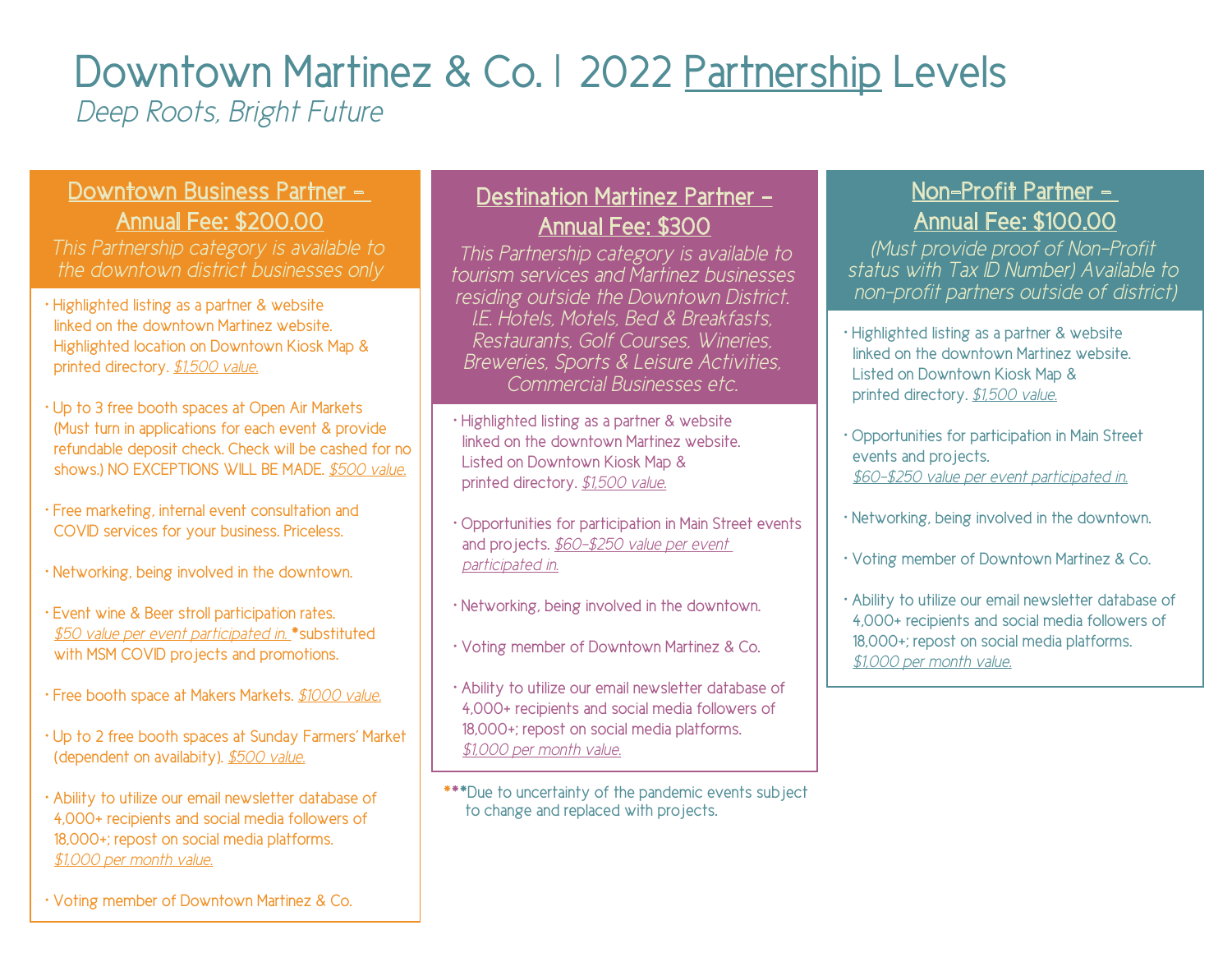# Downtown Martinez & Co. 2022 Sponsorship Levels

Join the fundraising to help us Build Community & Foster Economic Vitality



#### **Benefits**

Annual Membership & Benefits

#### **Recognition**

Logo on sponsor page

# **Events**

Sponsorship levels can be customized to fit your needs. Please contact Kara at:

\*Due to uncertainty of the pandemic events subject to change and can be replaced

or 925.228.3577.

with projects.

director@downtownmartinez.org

Sponsor of Annual Meeting Two tickets to event of choice

\$1,000



### **Benefits**

Annual Membership & Benefits

#### **Recognition**

Logo on sponsor page

Facebook & Instagram Recognition (Individual)

#### Events Events

Sponsor of Annual **Meeting** 

Sponsor of one event at gold level

\$5,000 Ten tickets to event/s of choice ADVOCATE



## **Benefits**

Annual Membership & Benefits

#### **Recognition**

Logo on homepage & Sponsor page

Facebook & Instagram Recognition (Individual 2x)

Logo on all newsletters, brochure & kiosk map

Sponsor of Annual Meeting

Sponsor of two events (one gold and one platinum)

Twenty tickets to event/s of choice

\$8,000

PROMOTER

П



#### **Benefits**

**Annual** Membership & Benefits

#### **Recognition**

Logo on homepage & Sponsor page

Custom Facebook & Instagram Recognition (2x)

Logo on all newsletters, brochure kiosk map<br>& Event posters

#### **Events**

Sponsor of Annual Meeting

Sponsor of two events with **exclusivity** (no direct competitors) at platinum level

\$10,000+ 50 tickets to event/s of choice DOWNTOWN CHAMPION

SUPPORTER

 $\bf \overline{P}$ 

 $\vec{D}$ 

ΩZ 凹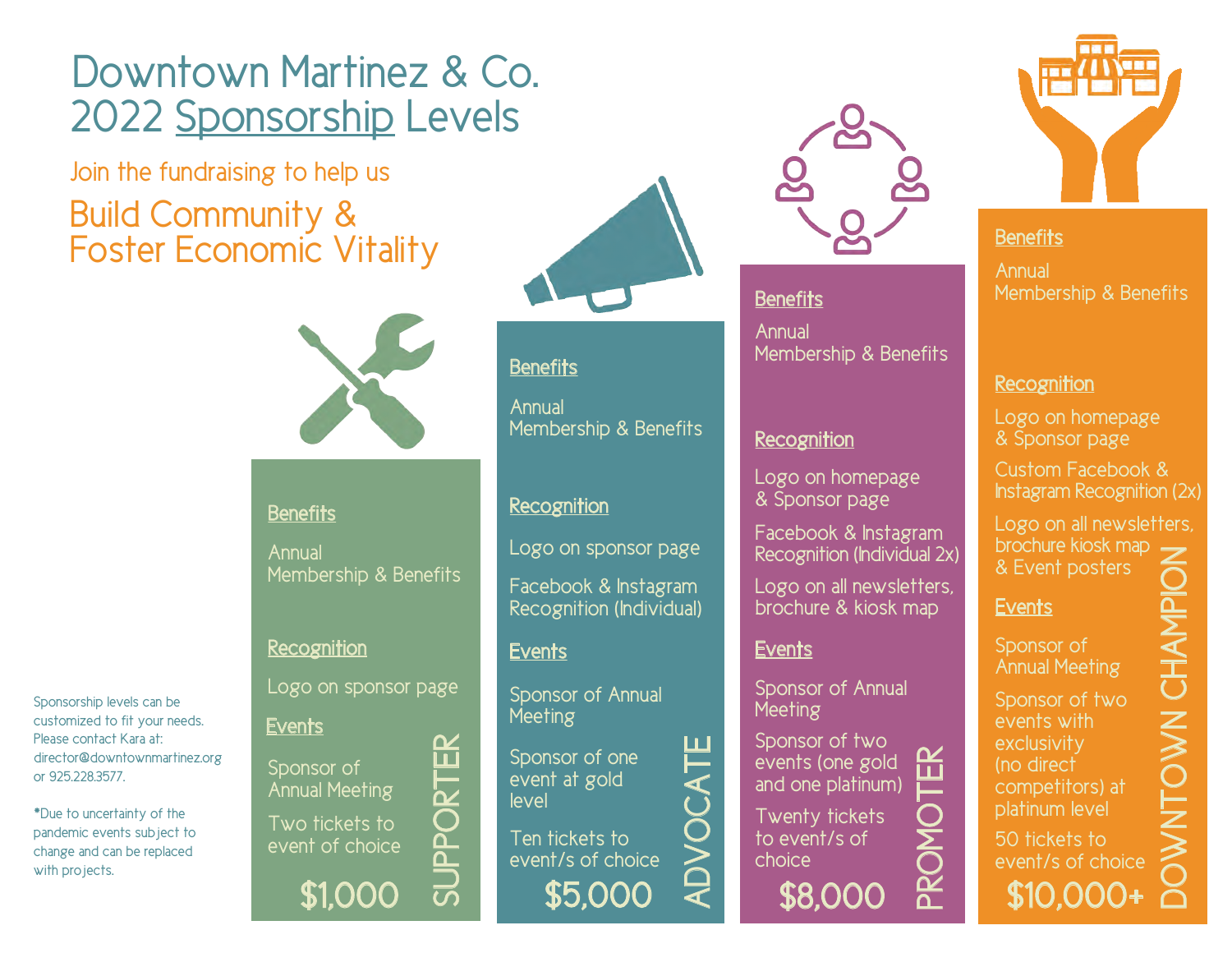# Downtown Martinez & Co. Partnership & Sponsorship Application

### Please Mark Appropriate Partner OR Sponsorship Category:

□ Downtown Business Partner

- Destination Martinez Partner
- Non-Profit Partner

Supporter Sponsorship

Advocate Sponsorship

- **Promoter Sponsorship**
- Downtown Champion Sponsorship

### Please Mark ONE Appropriate Business Category (for print and digital listing):

| <b>Dining</b><br>Asian & Chinese<br>Mexican<br>Pizza & Italian<br><b>BBQ</b><br>Greek & Afghan<br>American<br>Deli & Sandwiches<br>$\Box$ California Cuisine | <b>Shopping</b><br>Antiques & Collectibles<br>Apparel & Accessories<br>Art & Tattoo<br><b>Bike</b><br>$\Box$ Pop-up Shops | <b>Services</b><br>$\Box$ Attorney's<br>$\Box$ Automotive<br><b>Bank &amp; Financial</b><br>$\Box$ Graphic Design & Marketing<br>$\Box$ Dental, Medical & Education |
|--------------------------------------------------------------------------------------------------------------------------------------------------------------|---------------------------------------------------------------------------------------------------------------------------|---------------------------------------------------------------------------------------------------------------------------------------------------------------------|
| <b>Drinks</b><br>Coffee & Tea<br>Beer, Wine & Cocktails                                                                                                      | Grocery & Liquor<br>$\Box$ Flowers, Plants & Accessories<br>$\Box$ Home Furnishings                                       | □ Insurance & Bonds<br>$\Box$ Landscape & Interior Design<br>$\Box$ Event Planning & Photography<br>Print, Copy & Mail                                              |
| <b>Health &amp; Beauty</b><br>Hair & Beauty<br><b>Health &amp; Fitness</b>                                                                                   | $\Box$ Entertainment & Museums                                                                                            | $\Box$ Real Estate & Property Management<br>$\Box$ Information & Travel                                                                                             |

| (As you want listed on all materials)                                                               |                     |
|-----------------------------------------------------------------------------------------------------|---------------------|
|                                                                                                     |                     |
| Main Contact Name: __________________________ Secondary Contact Name: _____________________________ |                     |
|                                                                                                     |                     |
|                                                                                                     |                     |
|                                                                                                     |                     |
|                                                                                                     | (Internal use only) |
|                                                                                                     |                     |
|                                                                                                     |                     |
|                                                                                                     |                     |
| (Internal use only)                                                                                 |                     |
|                                                                                                     |                     |